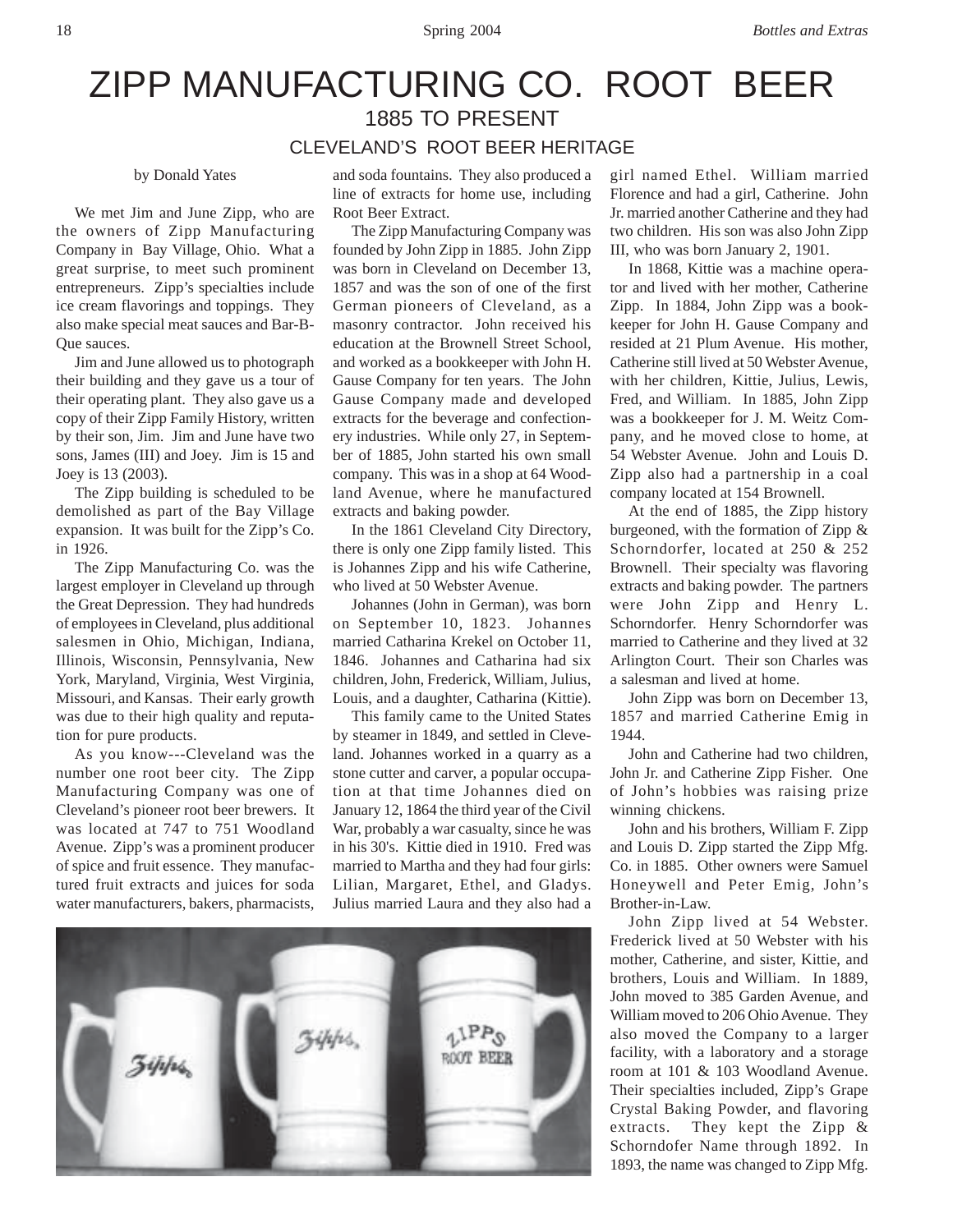

Company. John Zipp moved to 661 Scovill Avenue. Henry Schorndorfer started his own company at that time, called Schorndorfer & Eberhard Co. located at 95 to 99 Woodland, almost next door.

Julius died in 1891; he was only 37 years old. Frederick died in 1898, and was only 38 years old.

The Zipp Manufacturing Company was incorporated in 1895, with John Zipp as President and Treasurer, Louis Zipp as Vice President, William F. Zipp as manager, and William A. Kappler as Secretary. In 1898, John and Catherine moved again to 1127 Cedar. Zipp's specialties included: Zipp's U.S.P. flavoring extracts, pure fruit juices, crushed fruit pulp, and rock candy syrup. Also John's Baking Powder (named for John Zipp of course), and Gold Star Ammonia. Their address was 111 to 115 Woodland Avenue. William still lived at 50 Webster Avenue, and Louis, next door at 54 Webster.

John Zipp Jr. was born on January 3, 1901, in Cleveland, Ohio. He was employed by Zipp's Co. in 1925, when he was 24 years old. John Zipp was a chemistry major and graduated from Baldwin Wallace College in Berea, and U.C.L.A.



His chemistry knowledge was vital in developing extracts and flavors. John Zipp Sr. was responsible for the financial affairs.

John Zipp Jr. had a sister, Catherine, who married Franklin Fisher. Franklin also helped with the financial end of the business. John Zipp Jr. retired from the Zipp Co. in 1983 and died on October 9, 1989; he was 88 years old.

In 1905, Cleveland

city streets had their major name changes and renumbering. The Zipp Mfg. Company changed their address, as a result, from 111 to 115 Woodland, to 745 to 751 Woodland Avenue. Their specialties were: Zipp's U.S.P. flavoring extracts, pure fruit juices, crushed fruits, rock candy syrup, etc. Also perfumes and toilet waters, John's Baking Powder, and Gold Star Ammonia. John's new address became 7818 Cedar Avenue. Catherine Sr. was a dressmaker and still lived at 50 Webster Avenue. Julius had died and his widow, Laura, lived at 240 Sawtell Avenue. William was the General Manager, and lived at 50 Webster, with his mother. They experienced steady growth during this period.

In 1907, the new address for William F. Zipp, Manager, was 1268 Webster. This was a result of the new street organization. William's daughter Katherine lived at 1268 Webster. Louis D. Zipp was the

Vice President, and lived at 8004 Linwood Avenue. In 1909, they added soda fountain supplies as a new specialty. In 1913, John and Catherine still lived at 7818 Cedar Avenue. Julius' widow, Laura, and her daughter, Ethel I. Zipp, lived at 6805 Cedar Avenue. William was still the General Manager, and he moved to 1312 E. 89th Street.

In 1915, The Zipp Manufacturing Company were makers of: Zipp's Flavoring Extracts, Pure Fruit Juices, Crushed Fruits, Preserves, Jellies, Jams, and Pure Apple Butter. They also carried: John's Baking Powder, Zipp's White Cloud Ammonia, Zipp's Grape Juice, blueing, etc. The preserving works were located in North Dover, Ohio, which is now Bay Village.

In 1919, Louis D. Zipp was still the Vice President, and he had moved to 1366 Mathews Avenue in Lakewood. John Zipp was still the President and resided at 7818 Cedar Avenue. Laura and her daughter Ethel I. Zipp, still lived at 6805 Cedar Avenue; Ethel was a clerk.

In 1922, John Zipp was the President and lived at 7818 Cedar Avenue with his wife Catherine E. Zipp. John Jr. still lived at home with his parents, but he was now a clerk for the Zipp Company. Louis D. Zipp was the Vice President, but had moved to Monrovia, California. Frank L. Fisher joined the board of directors as the Secretary - Treasurer. William F. Zipp was still the Manager, and he moved to 8005 Melrose Avenue, with his wife Florence and their daughter, Katherine. Florence was a clerk at the Standard Drug Company.

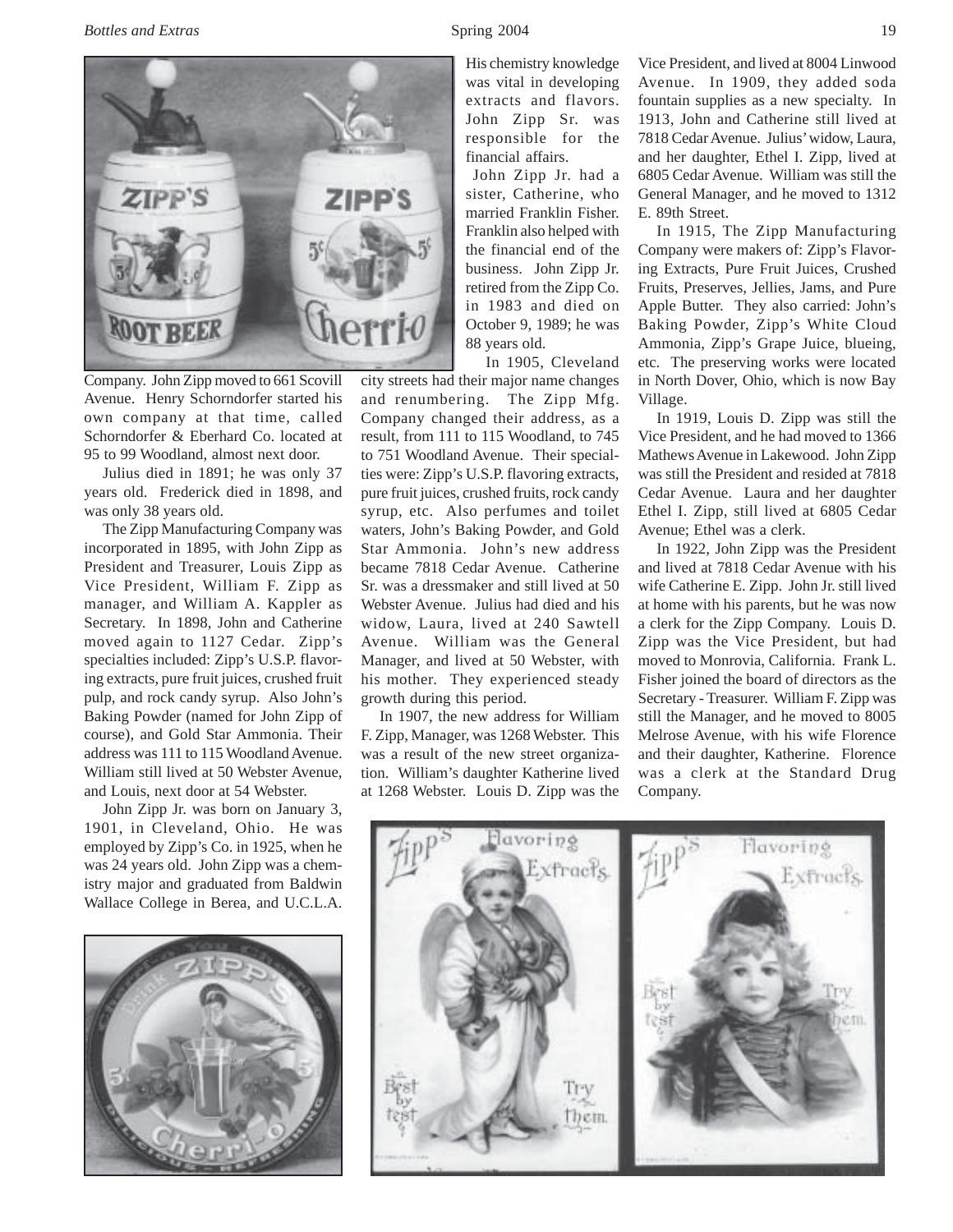20 Spring 2004 *Bottles and Extras*



In 1925, their specialties were: Zipp's flavoring extracts, crushed fruits, fruit syrups, Zipps Golden Sunset Orangeade, Zipp's Cherri-O, and ZIPP'S ROOT BEER. They moved their operation to 2442 to 2444 E 9th Street in Downtown Cleveland. The factory was still located in North Dover, Ohio. John moved to 2717 Euclid Blvd in Cleveland Heights. His son, John Zipp III, was a chemist and lived at 1330 Phelps Avenue. Ethel I. Zipp was the Chief Clerk at the Great Lakes Dredge and Dock Company. She still lived at 6805 Cedar Avenue with her mother, Laura.

In 1927, John was still the President, and John Zipp III was their chemist. He and his wife Gladys, moved to 1463 Riverside Road in Lakewood. Ethel and Laura moved to 2671 E 128th Street. Louis D. Zipp was Vice President and resided in Monrovia, CA.



In 1939, The Zipp Manufacturing Company moved to the Colonial Arcade, in Downtown Cleveland. Their factory, laboratory, and storage facility was located in Bay Village. John Zipp and his wife, Catherine moved to 3116 Chadbourne Road. John Zipp III and Gladys moved to 602 Dover Center Road in Bay Village. Fred died in 1940, leaving Martha a widow. She lived at 2647 E 67th Street, with her daughter, Margaret. John was a member of the Chamber of Commerce, the Cleveland Singing Society, and several lodges. He was a strong German supporter. Many of his customers were from a German region of Cleveland. His market included Ohio and nine other states, with salesmen.

In 1942, John Zipp was the President; John Zipp III was the Vice President; Frank L. Fisher was the Secretary-Treasurer. Louis Zipp was no longer on the board of directors. They were makers of Zipp's flavoring Extracts, crushed fruits, fruit syrups, chocolate products for ice cream and soda fountains. 223-225 Colonial Arcade. John Zipp Sr. died in 1944, requiring another reorganization of the company.

In 1951, Frank L. Fisher became the new President; John Zipp III was the Vice President; and Mrs. Nellie Fisher was the Secretary-Treasurer. Martha still lived at 2647 E 67th Street with her daughters: Ethel was still in high school at that time. Gladys and Lilian were saleswomen.

In 1955, Martha and her daughters moved to 15400 Grovewood Avenue. Lilian was a key punch operator at The Ball Bearing Company and Margaret was a stock woman for Seaway Distributors. The Zipp Manufacturing Company is still in business today.

James Edwin Zipp was the next President of Zipp's. He was born in Cleveland on February 23, 1937. James started working for Zipp's part-time as a teen-ager. He really enjoyed working, especially for his father.

James was drafted into the Navy in 1955 and moved to Illinois. He joined the Lake Zurich Police Department and later became Chief of Police.

In 1983, James retired from the police department and moved back to Ohio. Franklin Fisher had passed away and John Jr. asked James for his help running the business.

James Edwin Zipp passed away on July 9, 1987 from cancer. He was only 50 years old.

James Edwin Zipp Jr. was born on October 28, 1961 in Libertyville, IL. He graduated from Lake Zurich High School in 1979. James married June Gatwood and they have two sons, James and Joey.

In November, 1986, James Zipp Jr. started working for his father. During the first week, he was painting and during the second week, he became the new President of Zipp's. His father had been very ill at that time.

In the Zipp's Family History, they traced their roots all the way back to the early 1700's in Prussia – Germany.